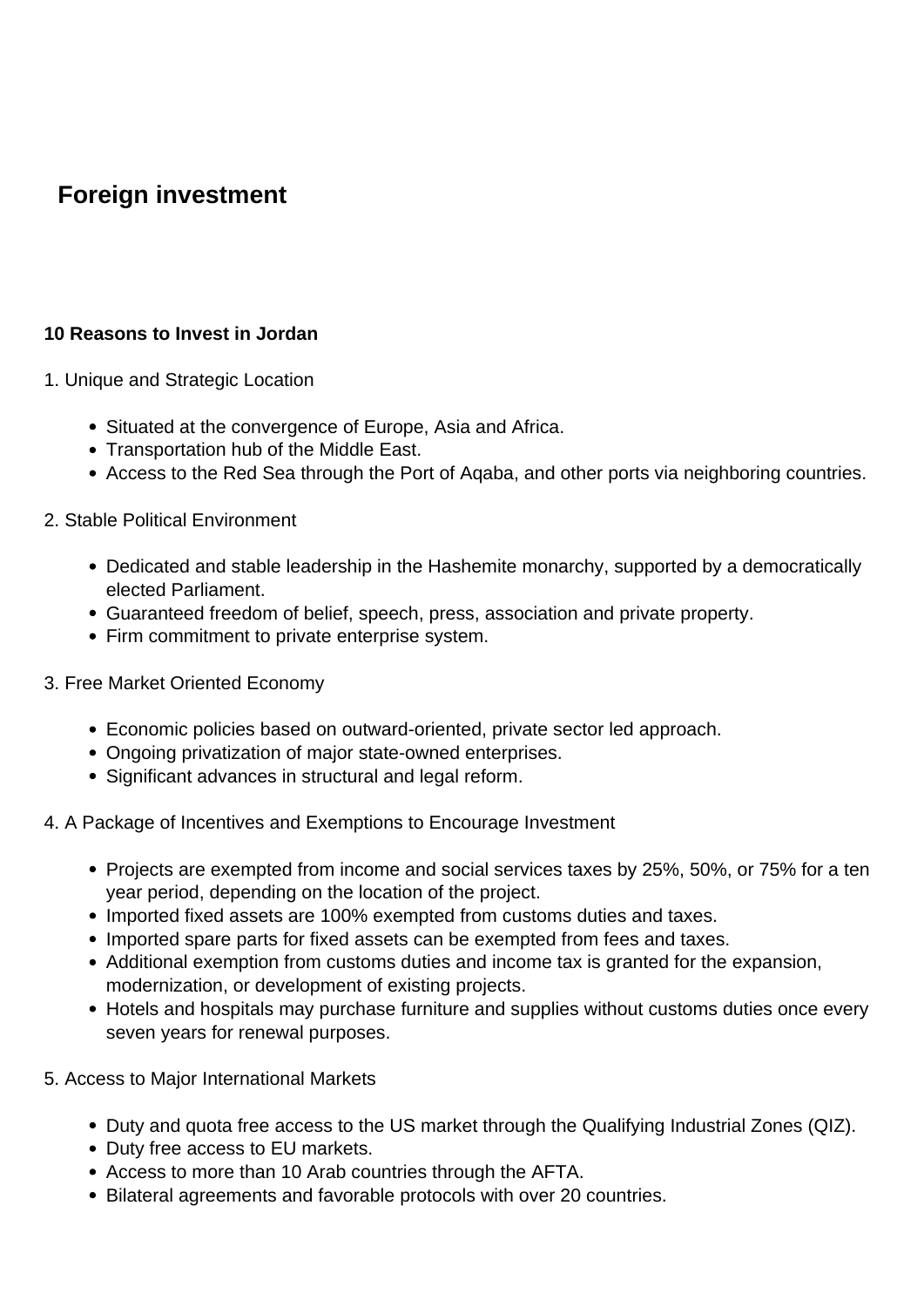- Member of the Multilateral Investment Guarantee Agency (MIGA).
- 6. Free Zones and Industrial Estates
	- The Free Zone Corporation manages two fully operational industrial parks in Aqaba and Zarqa, and two more under construction in Amman at the Sahab Industrial Estate and the Queen Alia International Airport.
	- Five private free zones in Jordan employ over 2,500 people in industries such parks in Amman, Irbid and Al-Karak.
	- Newly opened private industrial parks, including Al Tajamouat, Ad-Dulay1 and Gateway.
- 7. Qualified and Competitive Human Resources
	- Abundant workforce. Young and highly educated population.
	- 87% of the population is literate.
	- 17% of Jordanians receive higher education.
	- Highly competitive wage rates.

# 8. World Class Infrastructure and Communications

- State telephone company operates on a commercial basis, and is expected to privatize 40% of company in the near future.
- Choice of privately-owned Internet service providers.
- Direct Royal Jordanian flights to 47 Major Cities in Europe, the Middle East, the Far East, North Africa and North America. Served by 26 international airlines.
- Modern highway network Major trucking lines ensuring the movement of raw materials to and from the port of Aqaba as well as into and from ports of neigh boring countries.
- Jordan's port of Aqaba acts as a strategically located gateway to Jordan, the developing Red Sea region, and the Middle East as a whole.
- 9. Attractive Investment Climate
	- Income and social services tax exemptions for up to 10 years.
	- Total customs exemptions on imported fixed assets.
	- Ease of licensing and registration procedures.
	- Revenues on exports are exempted from income taxes.
	- Export industries are not subject to customs duties on imported raw material.
	- Free repatriation of capital, profits and salaries.

## 10. High Quality of Life

- High quality public and private education provided in Arabic, English, and French.
- Health services in Jordan are of international standards at reasonable rates.
- Developed network in community, active local and international business associations and cultural centers.
- Traditional festivals, cultural entertainment events, and a wealth of archeological sites.
- Excellent clubs and restaurants.